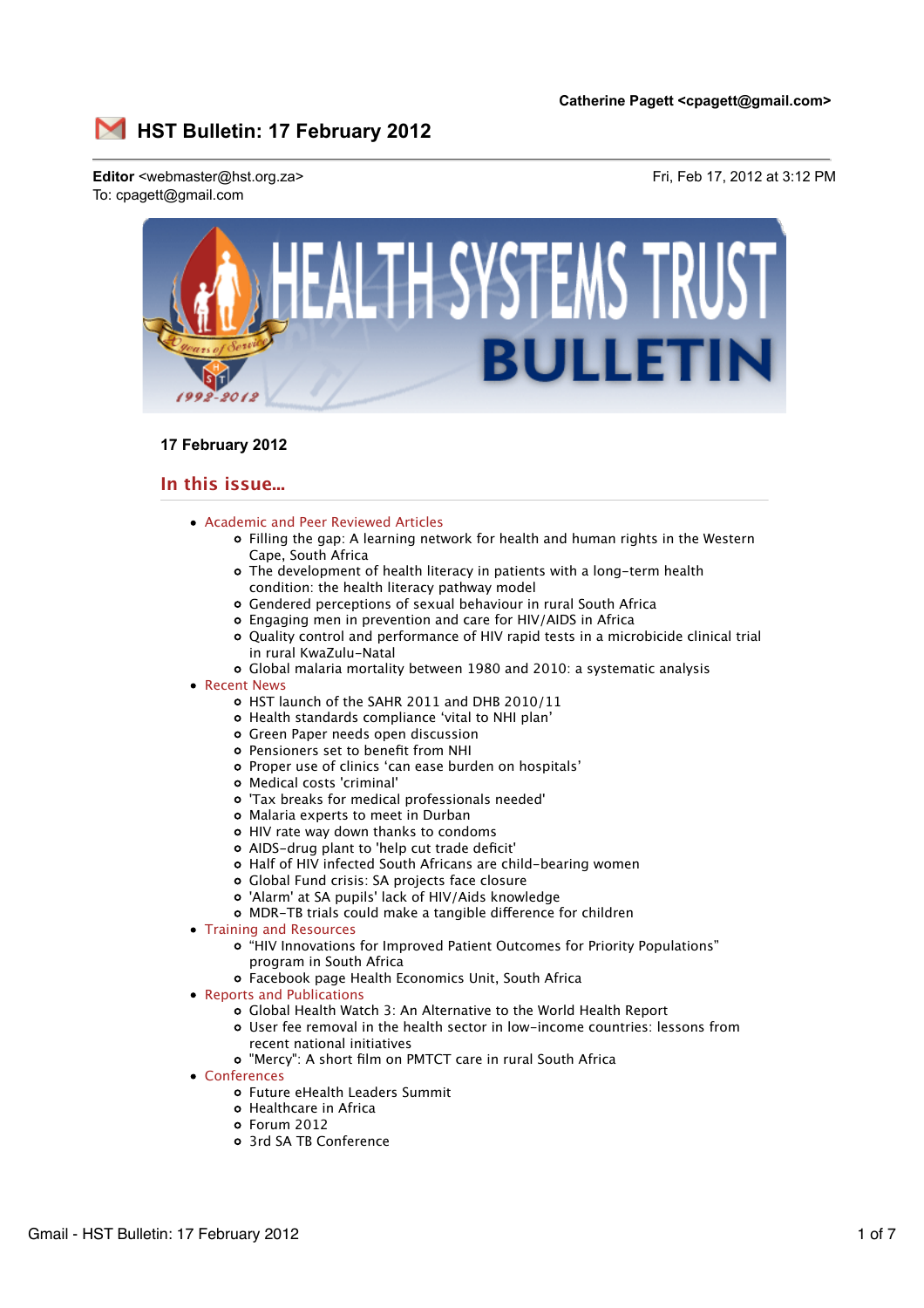- Third People's Health Assembly
- o Second Global Symposium on Health Systems Research
- Job Opportunities
	- AHP African Health Placements
	- o HIV Prevention Training and Development Officer Futures Group
	- o Managing Director OneVoice

# **Academic and Peer Reviewed Articles**

## **Filling the gap: A learning network for health and human rights in the Western Cape, South Africa**

*Leslie London, Nicolé Fick, Khai Hoan Tram, Maria Stuttaford. Health and Human Rights Issue 14.1. To be published: June 2012.*

We draw on the experience of a Learning Network for Health and Human Rights (LN) involving collaboration between academic institutions and civil society organizations in the Western Cape, South Africa, aimed at identifying and disseminating best practice related to the right to health...Read More »

Source: http://hhrjournal.org/index.php/hhr/article/view/452/716 [Accessed: 16 February 2012]

## **back to top**

## **The development of health literacy in patients with a long-term health condition: the health literacy pathway model**

*Michelle Edwards, Fiona Wood, Myfanwy Davies and Adrian Edwards. BMC Public Health 2012, 12:130. Published: 14 February 2012.*

Inadequate health literacy has been associated with poor management of long-term health conditions and has been identified as a key social determinant of health outcomes. However, little is understood about how health literacy might develop over time or the processes by which people may become more health literate. Our objectives were to describe how patients with a long-term condition practice health literacy in the management of their health and communication with health professionals, how they become more health literate over time and their experience of using health services...Read More »

Source: http://www.biomedcentral.com/1471-2458/12/130/abstract [Accessed: 16 February 2012]

## **back to top**

### **Gendered perceptions of sexual behaviour in rural South Africa**

*C. Ndinda, U. O. Uzodike, C. Chimbwete, and M. T. M. Mgeyane. Int J Family Med. 2011; 2011: 973706. Published: 3 July 2011.*

This paper discusses sexual behaviour findings collected through eleven homogenous focus group discussions conducted among women and men in a predominantly Zulu population in rural KwaZulu-Natal, South Africa. The objective of this paper is to shed light on sexual behaviour in a rural community...Read More »

Source: http://www.ncbi.nlm.nih.gov/pmc/articles/PMC3263852/?tool=pubmed[Accessed: 16 February 2012]

#### **back to top**

### **Engaging men in prevention and care for HIV/AIDS in Africa**

*Edward J. Mills, Chris Beyrer, Josephine Birungi, Mark R. Dybu. PLoS Med 9(2): e1001167. Published: 7 February 2012.*

One of the largest challenges for ART provision has been targeting populations most affected by HIV/AIDS and most vulnerable to the effects of the disease. In Africa, the focus of the epidemic has historically been on women and children. Women are considered to be particularly vulnerable to HIV infection in this setting because of biological factors, their reduced sexual autonomy, and men's sexual power and privilege over them. This understanding has led HIV/AIDS public health prevention and treatment campaigns to focus on women and children in this setting...Read More »

Source: http://www.plosmedicine.org/article/info%3Adoi%2F10.1371%2Fjournal.pmed.1001167[Accessed: 16 February 2012]

**back to top**

## **Quality control and performance of HIV rapid tests in a microbicide clinical trial in rural KwaZulu-Natal**

*Nina von Knorring, Mitzy Gafos, Motsei Ramokonupi, Ute Jentsch, and the MDP Team. PLoS One. 2012; 7(1):*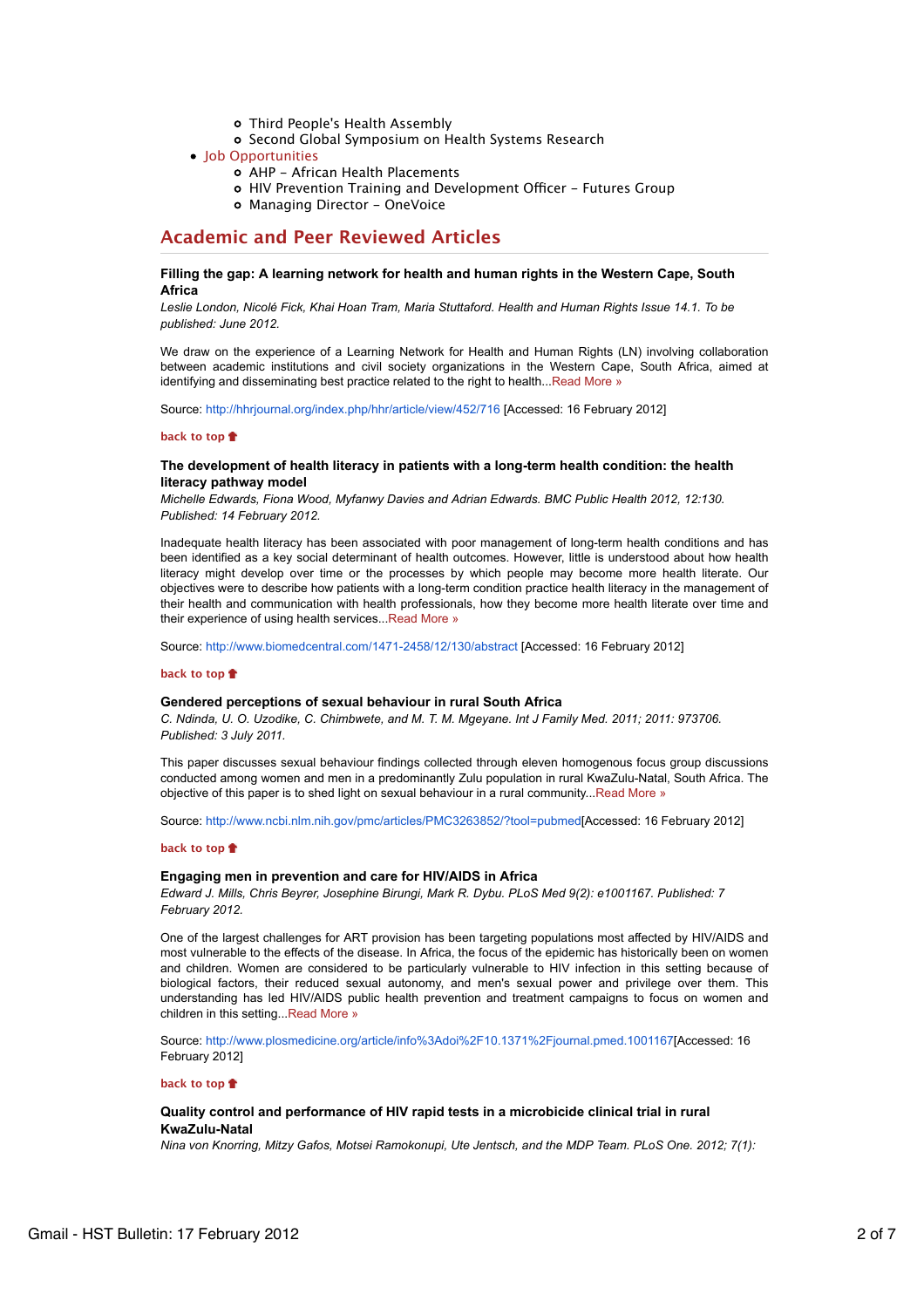*e30728. Published: 30 January 2012.*

Quality control (QC) and evaluation of HIV rapid test procedures are an important aspect of HIV prevention trials. We describe QC and performance of two rapid tests. Determine™ and Uni-Gold™ used in a microbicide clinical trial in rural KwaZulu-Natal, South Africa...Read More »

Source: http://www.ncbi.nlm.nih.gov/pmc/articles/PMC3268764/?tool=pubmed [Accessed: 16 February 2012]

#### **back to top**

## **Global malaria mortality between 1980 and 2010: a systematic analysis**

*Christopher JL Murray, Lisa C Rosenfeld, Stephen S Lim, Kathryn G Andrews, Kyle J Foreman, Diana Haring, Nancy Fullman, Mohsen Naghavi, Rafael Lozano, Alan D Lopez. The Lancet, Volume 379, Issue 9814, Pages 413 - 431, Published: 4 February 2012*

During the past decade, renewed global and national efforts to combat malaria have led to ambitious goals. We aimed to provide an accurate assessment of the levels and time trends in malaria mortality to aid assessment of progress towards these goals and the focusing of future efforts...Read More »

Source: http://www.lancet.com/journals/lancet/article/PIIS0140-6736%2812%2960034-8/fulltext[Accessed: 16 February 2012]

**back to top**

# **Recent News**

#### **HST launch of the SAHR 2011 and DHB 2010/11**

*Health Systems Trust. Published: 17 February 2012.*

Health Systems Trust (HST) is set to release two of its major publications in the next week. The South African Health Review (SAHR) and the District Health Barometer (DHB) are highly renowned annual publications of Health Systems Trust....Read More »

Source: http://www.hst.org.za/news/hst-launch-sahr-2011-and-dhb-201011 [Accessed: 17 February 2012]

#### **back to top**

#### **Health standards compliance 'vital to NHI plan'**

*Business Day. Published: 16 February 2012.*

The proposed independent office of health standards compliance was a vital step for the introduction of a National Health Insurance (NHI) scheme, Health Minister Aaron Motsoaledi told Parliament yesterday. The minister again repeated that the poor conditions in the public health sector had to improve drastically if an NHI was to be successfully implemented, and said the office of compliance was intended to ensure that this happened...Read More »

Source: http://www.businessday.co.za/articles/Content.aspx?id=165024 [Accessed: 16 February 2012]

### **back to top**

## **Green Paper needs open discussion**

*Leadership. Published: 13 February 2012.*

The South African Department of Health has clearly made significant gains in certain areas of the health system. However, analysis presents a picture of an underperforming system in almost every area. South Africa spends as much, and in some cases more, on health care than its peer countries...Read More »

Source: http://www.leadershiponline.co.za/articles/other/1803-national-health-insurance [Accessed: 16 February 2012]

## **back to top**

#### **Pensioners set to benefit from NHI**

*Business Live. Published: 9 February 2012*

The introduction of the National Health Insurance (NHI) initiative has been examined as to the impact it will have on those who do not have any medical cover, yet one of the overlooked areas is the fact that it will also help to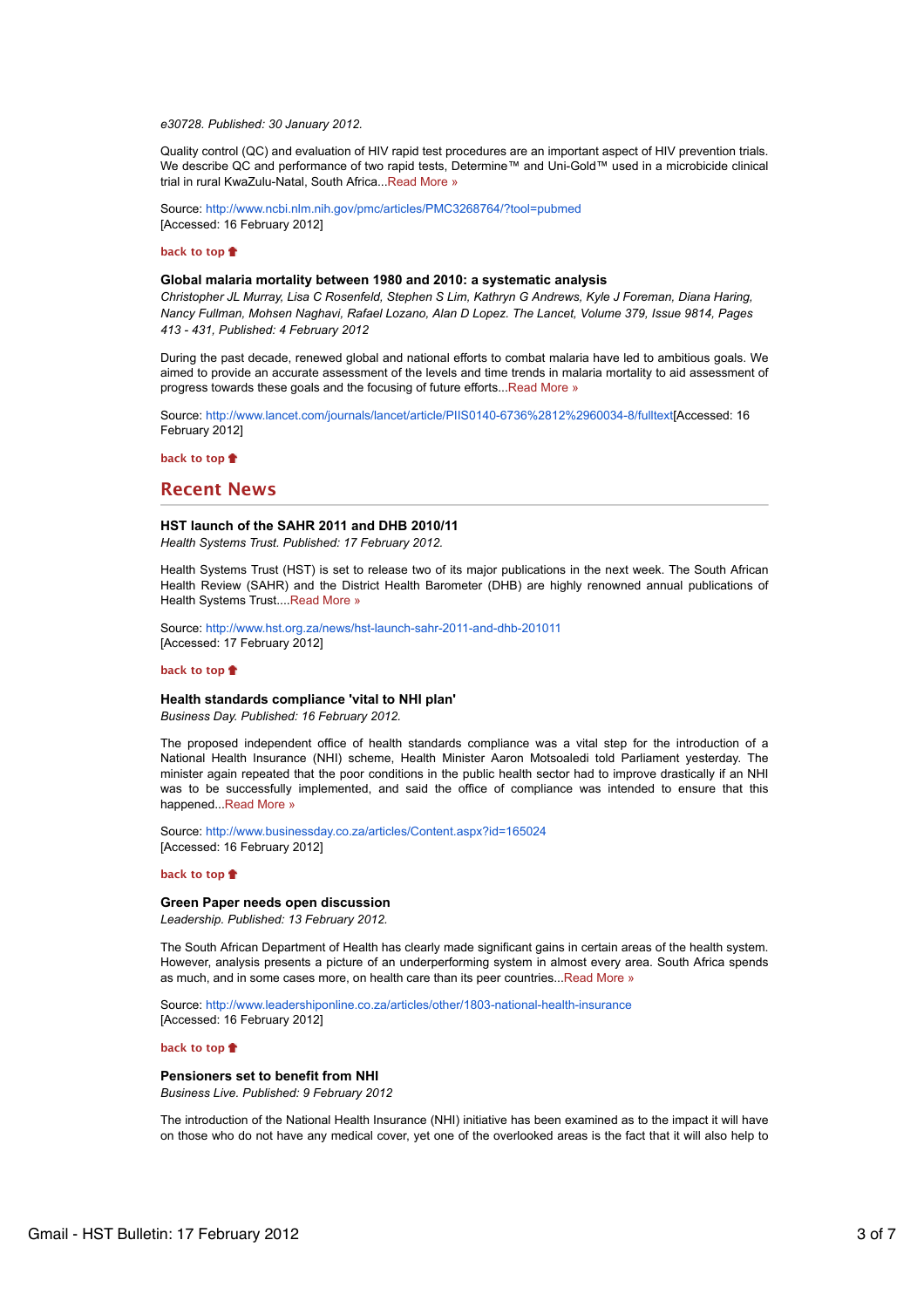alleviate a major cost burden for those in retirement...Read More »

Source: http://www.businesslive.co.za/southafrica/2012/02/09/pensioners-set-to-benefit-from-nhi [Accessed: 16 February 2012]

#### **back to top**

#### **Proper use of clinics 'can ease burden on hospitals'**

*Business Day. Published: 13 February 2012*

Health Minister Aaron Motsoaledi has vowed to tackle the negative perceptions over standards and quality of primary healthcare facilities, saying greater utilisation of clinics, alongside a campaign against diseases caused by poor lifestyles, could reduce pressure on overburdened hospitals...Read More »

Source: http://www.businessday.co.za/articles/Content.aspx?id=164743 [Accessed: 16 February 2012]

#### **back to top**

#### **Medical costs 'criminal'**

*Times Live. Published: 12 February 2012.*

Health Minister Aaron Motsoaledi yesterday predicted the death of private medical schemes in the next decade owing to soaring costs for treatment...Read More »

Source: http://www.timeslive.co.za/sundaytimes/2012/02/12/medical-costs-criminal [Accessed: 16 February 2012]

#### **back to top**

#### **'Tax breaks for medical professionals needed'**

*Business Live. Published: 8 February 2012*

SA reportedly has only 27,000 doctors for a population of 48 million due to the fact that many medical professionals prefer to work overseas...Read More »

Source: http://www.businesslive.co.za [Accessed: 16 February 2012]

### **back to top**

## **Malaria experts to meet in Durban**

*IOL. Published: 6 February 2012*

The Durban International Convention Centre has clinched another global medical conference – this time the city will play host to malaria experts from around the world...Read More »

Source: http://www.iol.co.za/news/politics/malaria-experts-to-meet-in-durban-1.1228158 [Accessed: 16 February 2012]

#### **back to top**

## **HIV rate way down thanks to condoms**

*Times Live. Published: 14 February 2012*

The rate at which South Africans contracted HIV fell by 30% between 2000 and 2008, mostly due to increased condom use, according to a new study published in the Royal Society journal Interface last month...Read More »

Source: http://www.timeslive.co.za [Accessed: 16 February 2012]

### **back to top**

# **AIDS-drug plant to 'help cut trade deficit'**

*Business Day. Published: 13 February 2012*

The government's planned joint venture with Swiss pharmaceutical manufacturer Lonza to produce the active ingredient in antiretroviral drugs would narrow SA's growing trade deficit in the pharmaceutical sector, the government said last week...Read More »

Source: http://www.businessday.co.za/articles/Content.aspx?id=164729 [Accessed: 16 February 2012]

## **back to top**

## **Half of HIV infected South Africans are child-bearing women**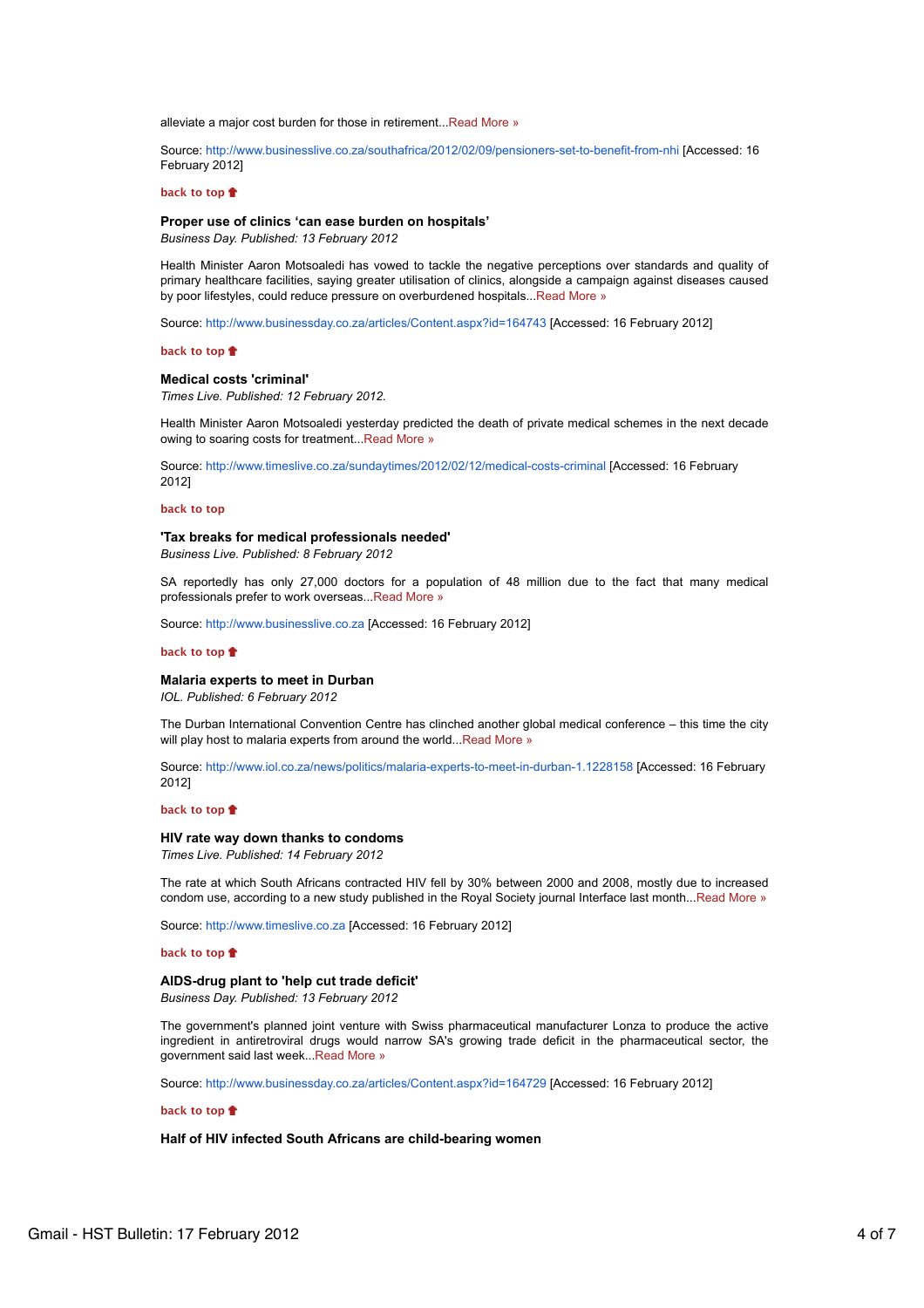#### *Times Live. Published: 10 February 2012*

Half of the 5.58 million people living with HIV in South Africa are women of child-bearing age, the SA Institute of Race Relations (SAIRR) said on Friday...Read More »

Source: http://www.timeslive.co.za/ [Accessed: 16 February 2012]

#### **back to top**

## **Global Fund crisis: SA projects face closure**

*Health-e News. Published: 9 February 2012*

South African recipients of money from the Global Fund to fight AIDS, TB and Malaria (GFATM) have pleaded with the health minister to intervene as they continue to wait for overdue funds...Read More »

Source: http://www.health-e.org.za/news/article.php?uid=20033421 [Accessed: 16 February 2012]

#### **back to top**

## **'Alarm' at SA pupils' lack of HIV/Aids knowledge**

*Mail & Guardian. Published: 9 February 2012*

Two thirds of grade 6 pupils in South Africa did not have the minimum knowledge about HIV/ Aids needed to protect their health, recently published research has found...Read More »

Source: http://mg.co.za/article/2012-02-09-sa-pupils-lack-of-hivaids-knowledge-alarming/ [Accessed: 16 February 2012]

#### **back to top**

# **MDR-TB trials could make a tangible difference for children**

*Health-e News. Published: 9 February 2012*

A team from Stellenbosch University's Desmond Tutu TB Centre will be monitoring 200 children at the Brooklyn Chest Hospital in Cape Town over the next five years in a potentially groundbreaking trial...Read More »

Source: http://www.health-e.org.za/news/article.php?uid=20033427 [Accessed: 16 February 2012]

**back to top**

# **Training and Resources**

## **"HIV Innovations for Improved Patient Outcomes for Priority Populations" program in South Africa**

*USAIDS. Closing Date: 15 March 2012.*

USAID South Africa is inviting applications from eligible organizations outlining the program concepts for implementing "HIV Innovations for Improved Patient Outcomes for Priority Populations" Program in South Africa. Through this program, USAID aims to support South African organizations that identify and institutionalize better practices in HIV and AIDS care and treatment for priority and at-risk populations in accordance with South African government (SAG) priorities and policies.Click here».

#### **back to top**

#### **Facebook page Health Economics Unit, South Africa** *Health Economics Unit.*

The HEU facebook page is for professionals in health economics and health systems interested in interacting about key African health care challenges, research findings, media articles, course opportunities and much more. It will benefit health economists, health system experts, policy-makers, students and broader networks. You can follow us at: http://www.facebook.com/uct.heu.

## **back to top**

## **Reports and Publications**

**Global Health Watch 3: An Alternative to the World Health Report** *Peoples Health Movement. Published: 2011*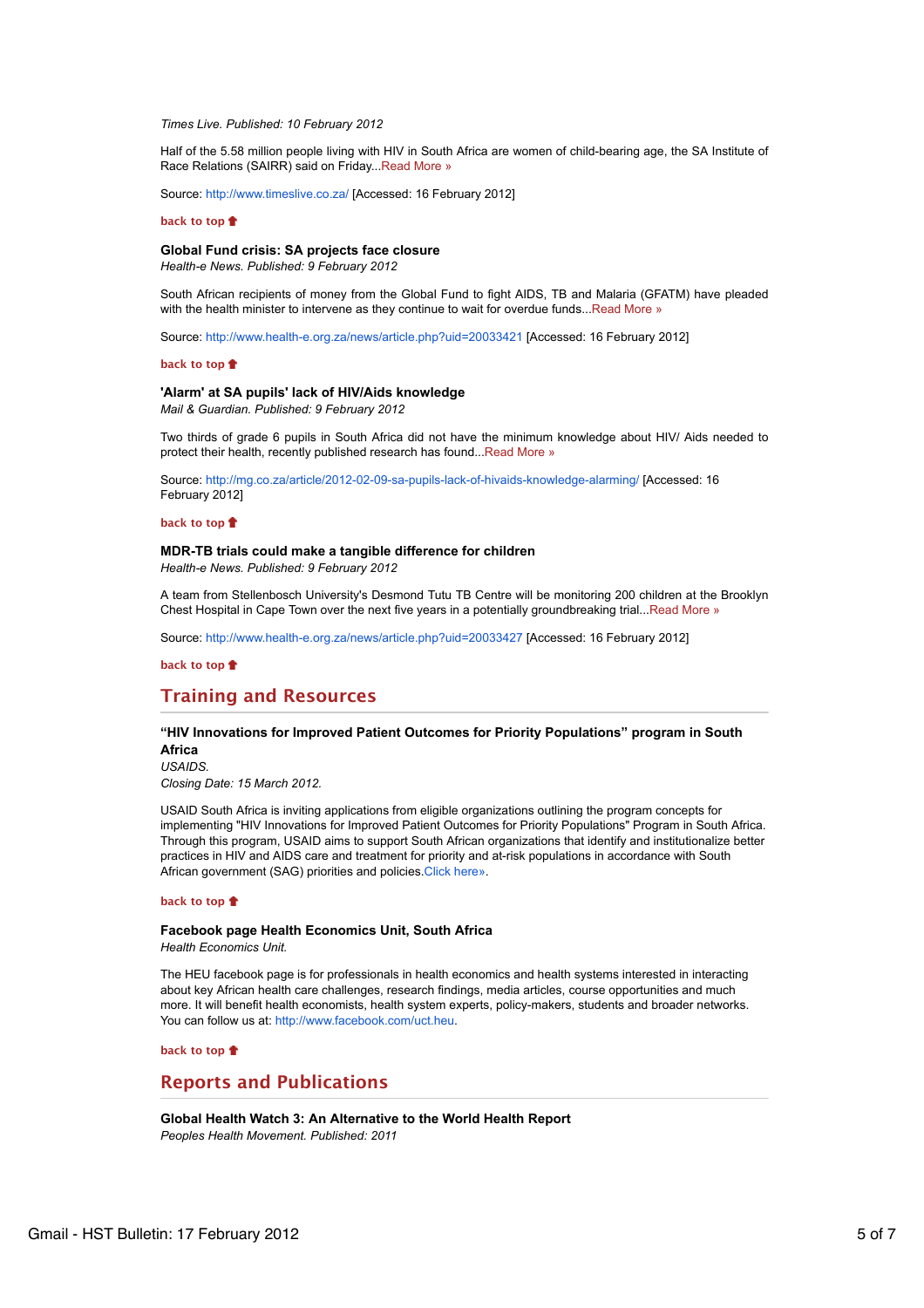The Global Health Watch (GHW) is a broad collaboration of public health experts, non-governmental organisations, civil society activists, community groups, health workers and academics. Annually, GHW publishes an Alternative to the World Health Report. This is the 3 Edition. Click Here for Full Report »

#### **back to top**

## **User fee removal in the health sector in low-income countries: lessons from recent national initiatives**

*Sponsored by Unicef. Published: 2011*

This supplement focuses on the challenges related to the design and implementation of user fee removal policies in low-income countries. Click Here for Full Report »

### **back to top**

## **"Mercy": A Short film on PMTCT care in rural South Africa** *UNICEF. Published: 2012.*

"Mercy" is a short film created by Unicef and MAC Aids Fund that overviews the Prevention of Mother to Child Transmission (PMTCT) of HIV services in rural South Africa. Click Here»

**back to top**

# **Conferences**

## **Future eHealth Leaders Summit**

*When:21 - 25 February 2012 Venue: Cape Town, South Africa URL: http://www.futureehealthleaders.org*

Future eHealth Leaders provides you with a unique learning experience outside your familiar setting. It promotes collaboration between diverse countries and regions, mainly in Sub-Saharan Africa and Europe. This provides participants with rich opportunities and inspiration by linking with experienced colleagues who work in vastly different contexts and circumstances.

## **back to top**

## **Healthcare in Africa**

*When: 6-7 March 2012 Venue:Cape Town, South Africa URL: http://cemea.economistconferences.com/event/healthcare-africa*

Healthcare in Africa will bring together influential healthcare stakeholders from government, providers, suppliers and patient groups to confront and explore key issues around healthcare systems in Africa. You'll be able to participate in interactive brainstorming sessions, hear cutting-edge case studies, and hear from a range of inspiring speakers.

#### **back to top**

**Forum 2012** *When: 24-26 April 2012 Venue:Cape Town International Convention Centre (CTICC), Cape Town, South Africa URL: http://www.forum2012.org/*

Forum 2012 is the beginning of an exciting new series of the well-known and respected Global Forum for Health Research meetings. Under the theme of "Beyond Aid... Research and Innovation as key drivers for Health, Equity and Development", COHRED and the Global Forum for Health Research will focus on potentials, solutions, and developing capacities –specifically in low- and middle-income countries and emerging economies.

#### **back to top**

#### **3rd SA TB Conference**

*When: 12-15 June 2012 Venue: ICC, Durban, South Africa*